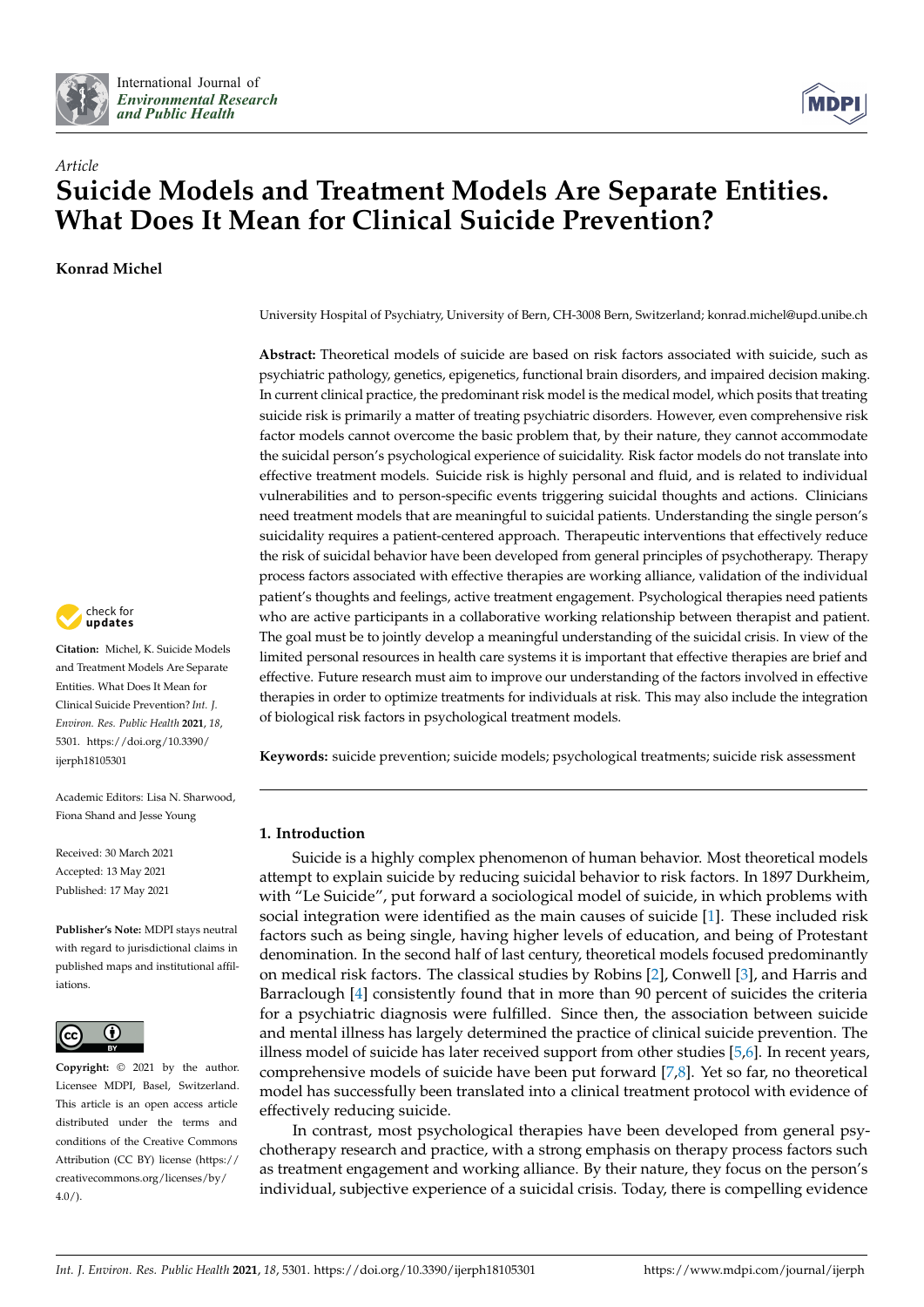that person-centered psychological treatments can significantly reduce suicidal behavior, particularly for patients with a history of attempted suicide.

#### **2. The Limitations of Theoretical Suicide Models**

In suicide literature, studies about suicide risk factors abound. Typical risk factors encompass psychiatric disorders and physical illness, personal characteristics such as a history of attempted suicide, relationship and work problems, separation and loss, isolation, etc. Biological risk factors include genetic and epigenetic factors and certain personality traits. The biomedical model posits that suicide is mostly a consequence of psychiatric pathology [\[9](#page-5-8)[,10\]](#page-5-9), and inadequate treatment of depression [\[5,](#page-5-4)[11,](#page-5-10)[12\]](#page-5-11). Training schemes for primary care physicians and fight depression campaigns have been developed [\[13,](#page-5-12)[14\]](#page-5-13). Yet, over the years, the results have been sobering. In spite of the widespread efforts to train health professionals, affective disorders in primary care continue to be underdiagnosed. And, in spite of population-based campaigns, too many clinically depressed individuals predominantly men—do not seek help. Bertolote and co-authors from the Department of Mental Health and Substance Dependence of the WHO in Geneva [\[15\]](#page-5-14) took a worldwide view on the topic, assuming that antidepressants would be effective in treating depression in about 52% (a figure taken from the World Health Report 2001) and that some 50% of people with depression were correctly diagnosed and treated. The impact on suicide rates was estimated to be about 7.8%, which would reduce suicide rates from a world average of 15.1 per 100,000 to 13.9 per 100,000. Furthermore, the evidence for the effect of antidepressant treatment on suicide is controversial [\[16–](#page-5-15)[19\]](#page-5-16). Randomized trials of psychopharmacological interventions usually exclude patients with a history of suicidal ideation or behavior and those who are actively suicidal, limiting the generalizability of the findings [\[20\]](#page-5-17).

In an attempt to improve current models of suicide, comprehensive models including different categories of risk factors have been developed. In Mann's diathesis-stress model [\[7\]](#page-5-6) diathesis is understood as a constitutional or acquired vulnerability (for instance, impulsive and aggressive traits) as risk factors for suicide. Stress factors are assumed to be internal (e.g., depression) or external (e.g., problems with relationships or employment). Later, Mann and Rizk [\[21\]](#page-6-0) updated the stress-diathesis model with a "brain-centric model of suicidal behavior", and added recommendations for suicide prevention. The biopsychosocial model by Turecki et al. [\[22\]](#page-6-1) differentiates between distal, developmental, and proximal factors. Risk factors include early life adversities, epigenetic changes, personality traits such as impulsive aggression, hopelessness and unbearable psychological pain, etc. The integrated motivational-volitional model of suicidal behavior [\[8\]](#page-5-7) includes three dimensions: the biopsychosocial context as premotivational phase, the emergence and maintenance of ideation as motivational phase, and the transition to suicidal behaviors in the volitional phase. In a clinical application this model on suicide attempters did not reduce the risk of reattempts [\[23\]](#page-6-2). In Joiner's interpersonal theory of suicide [\[24](#page-6-3)[,25\]](#page-6-4) individuals engage in serious suicidal behavior as a result of interpersonal psychological states, such as perceived burdensomeness (being a burden to others), and thwarted belongingness (feelings of alienation). It is assumed that these feelings lead to the belief that one's death is worthwhile to others, and to the desire to die. Repeated experiences of pain, often by self-injury, are seen as a way of acquiring the capability for suicide. To our knowledge, the interpersonal theory has not been tested in a treatment study.

These models normally assume a trajectory from suicide ideation to suicide action, that is, a developmental pathway from psychological stressors to ideation and from ideation to action, similar to a linear pathogenetic model in somatic medicine. For instance, in diabetes mellitus type 2, a causal factor is insulin resistance due to receptor abnormalities, leading to hyperglycemia, polyuria, inactivity, obesity, and, as long-term consequences to vascular lesions with coronary heart disease, retinopathy, nephropathy, and neuropathy–the concept of a progressing pathology from a molecular level to the long-term clinical consequences. However, suicide as a behavior does not fit into a linear illness model. Theoretical mod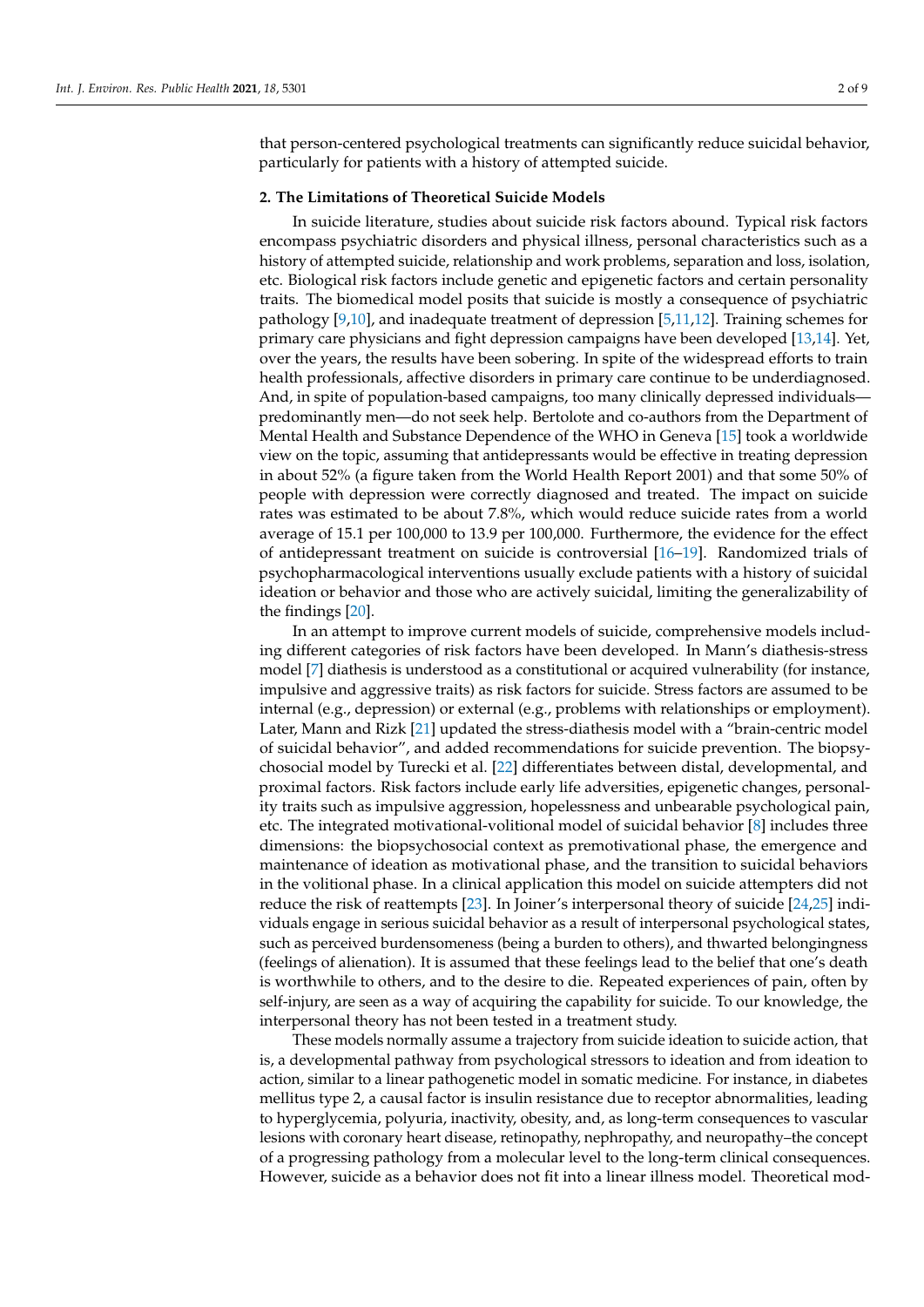els by their nature cannot accommodate the very personal psychology of the individual considering suicide. The emotional valence and the meaning of a specific psychosocial stressor are related to a person's, often biographically determined, vulnerability (for instance early trauma). Typically, suicidal risk waxes and wanes. Rudd [\[26\]](#page-6-5) formulated The Fluid Vulnerability Theory, a concept which assumes a long-term baseline risk that varies from individual to individual, and a short-term risk that is highly determined by aggravating factors active for limited periods of time (hours, days, weeks). Bryan and Rudd [\[27\]](#page-6-6) argued that the "ideation-to-action framework" with suicidal thoughts as starting point and suicide or suicide attempt as an end point has little to do with the clinical reality of suicidal individuals.

In clinical practice, risk factor models are used for suicide risk assessment. However, studies on the predictive value of suicide risk scales have yielded sobering results [\[28,](#page-6-7)[29\]](#page-6-8). Suicide risk scales with multiple risk factors do not add to the statistical strength [\[30\]](#page-6-9). A meta-analysis on 365 studies concluded that the ability of risk factor models to predict suicide has not significantly improved over 50 years of research, and recommended a shift in focus from risk factors to machine-learning-based risk algorithms [\[31\]](#page-6-10). However, considering the very personal and specific individual psychological vulnerability of each individual, it is difficult to imagine how novel risk factors and machine learning involving large numbers (>100) of risk factors [\[32\]](#page-6-11) will resolve the underlying conceptual problem. No model can foresee the time and nature of intra- and interpersonal conflicts that may (or may not) trigger suicidal behavior. By their nature, risk factor models can only provide information on mid-term or long-term risk, but not on the risk in a time frame of hours and days. In clinical practice, risk-factor-based suicide screening can be used as an initial step leading to a person-centered risk assessment [\[33](#page-6-12)[,34\]](#page-6-13).

In recent years, several experts have argued that new approaches in clinical suicide prevention are needed [\[35–](#page-6-14)[38\]](#page-6-15). The insight is growing that current practices will not get us any further in significantly reducing suicide.

#### **3. The Promise of Suicide-Specific, Person-Centered Psychological Treatments**

In contrast to risk-factor models of suicide, psychological treatment models focus on the person's individual and "subjective" experience of a suicidal crisis. These models have usually been developed from general principles of psychotherapy. Key elements are the concepts of therapeutic relationships and alliances. The therapeutic alliance is best defined as "the active and purposeful collaboration between patient and therapist" [\[39\]](#page-6-16). There is a wealth of studies, most of them published in the second half of the last century, focusing on the characteristics of an effective therapeutic relationship [\[40](#page-6-17)[–42\]](#page-6-18). In a meta-analysis of 201 psychotherapy research reports, Horvath et al. [\[43\]](#page-6-19) found a strong relationship between alliance and the therapy outcome. They concluded that alliance is best understood as a measure of how well the therapist and client work together in therapy as a collaborative enterprise. In their contextual analysis, Wampold and Imel [\[44\]](#page-6-20) stressed the importance of empathy, goal consensus, and collaboration to achieve change in psychotherapy.

Considering the high rates of non-attendance and treatment dropout of suicidal patients [\[45–](#page-6-21)[47\]](#page-6-22), treatment engagement is of paramount importance [\[48\]](#page-6-23). A prerequisite for treatment engagement is that the therapy model and content are meaningful to the patient. The therapist's aim must be to understand the person's subjective inner experience related to the suicidal crisis [\[49\]](#page-6-24). Patient-rated measures of therapeutic alliance can be an indicator of how meaningful a therapy concept for this group of patients is. In a review, Dunster-Page et al. [\[50\]](#page-7-0) analyzed the effect of therapeutic alliance on suicidal ideation and behavior. Therapy models included Dialectical Behavior Therapy (DBT), Cognitive Behavior Therapy (CBT, BCBT), the Attempted Suicide Short Intervention Program (ASSIP), and dynamic psychotherapy. The authors concluded that an alliance with either a therapist, care coordinator, or mental health team has a significant impact on a patient's suicidality. For example, assessment tools for therapeutic alliance used by Gysin-Maillart et al. [\[51,](#page-7-1)[52\]](#page-7-2) and Bryan et al. [\[53\]](#page-7-3) were the Helping Alliance Questionnaire [\[54\]](#page-7-4), and the Working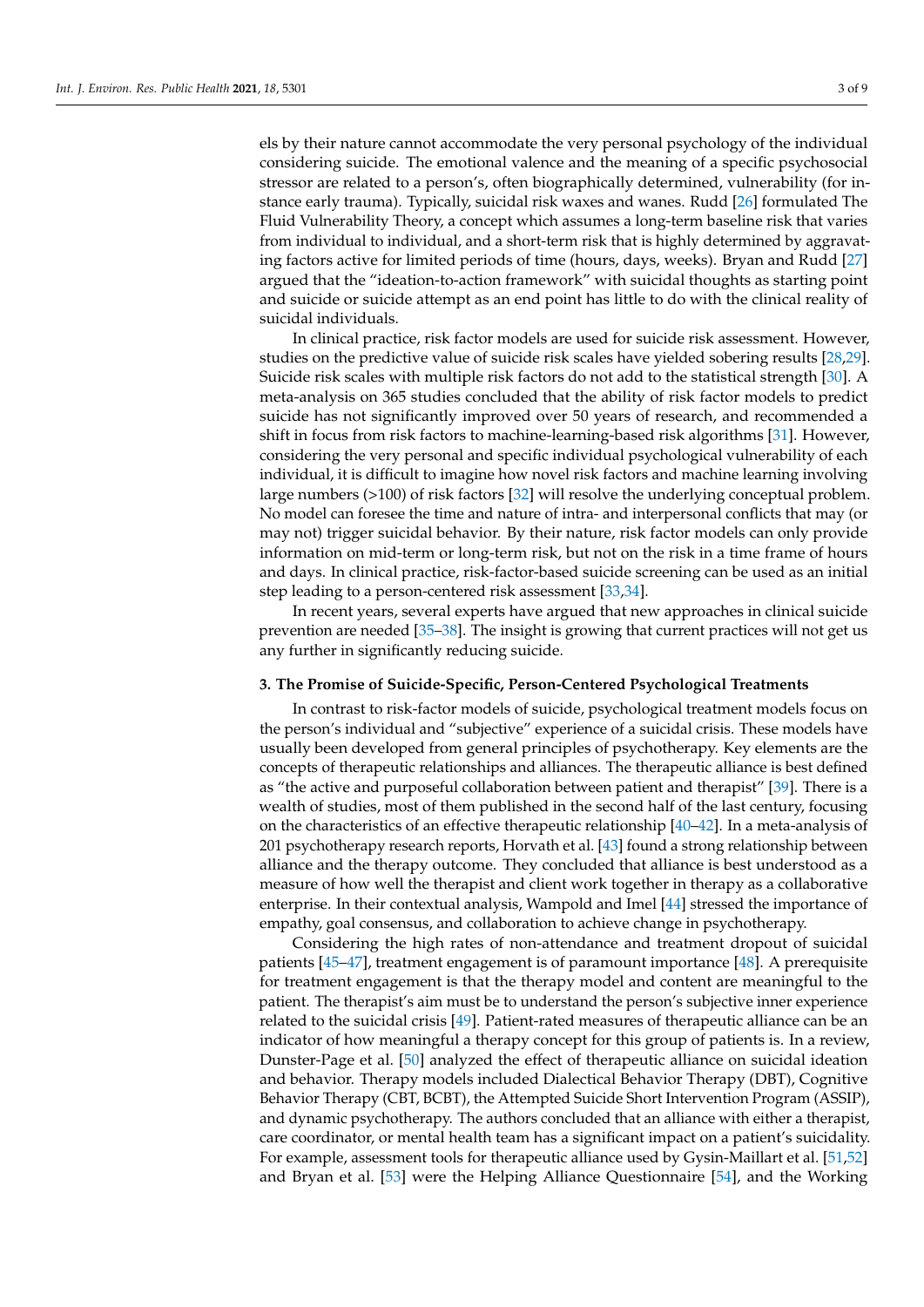Alliance Inventory [\[55\]](#page-7-5). Both studies found an inverse relationship between alliance and suicidal ideation during follow-up.

Several treatment studies have focused on ED-based interventions, with usually short follow-up periods. The ED setting is particularly important, as large numbers of at-risk individuals use emergency services [\[56\]](#page-7-6). From a meta-analysis, Inagaki et al. [\[57\]](#page-7-7) concluded that for patients admitted to ED active contact and follow-up may reduce the risk of a repeat suicide attempt up to 12 months, although the results are mixed [\[58\]](#page-7-8).

The main psychological treatments based on manualized treatment protocols, with at least one well-conducted study that yielded significant effects in reducing suicidal behavior in high-risk patients, are Cognitive Behavioral Therapy (CBT, BCBT), Dialectical Behavioral Therapy (DBT), the Attempted Suicide Short Intervention Program (ASSIP), and the Collaborative Management of Suicidality (CAMS). The lengths of follow-up in these randomized studies range from six months [\[59\]](#page-7-9) to 18 [\[60\]](#page-7-10) and 24 months [\[61](#page-7-11)[,62\]](#page-7-12).

In Cognitive Behavioral Therapy [\[63\]](#page-7-13) therapist and patient together explore the patients' core beliefs and automatic thoughts, to develop individual (often homework-based) goals. The emphasis is on the collaborative exploration of a person's cognitions (the private meaning assigned by the individual) and the "suicidal belief system". The therapist is an active and engaged expert, focusing on symptom management and crisis resolution, skill-building, and personality development. A central element is the concept of the suicidal mode, based on a model of crisis as a time-limited mental state. Modes encompass cognitions, emotions, physiological symptoms, and behavior patterns, and are usually triggered, and typically have an on/off mechanism [\[64,](#page-7-14)[65\]](#page-7-15). Dialectical Behavioral Therapy combines change strategies from cognitive-behavioral therapy with acceptance strategies, an active process, demonstrated through the use of validation strategies [\[66\]](#page-7-16). The main goal is to teach the patient skills to regulate emotions and improve relationships with others. The therapist's role is characterized by the tension between accepting the patient's inner experience at a given moment, and simultaneously getting the patient to change maladaptive behavioral patterns. The therapeutic relationship is characterized by an ongoing expression of acceptance on the part of the therapist towards the patient [\[67\]](#page-7-17). The Attempted Suicide Short Intervention Program is a three-session patient-centered brief therapy that is aimed to maximize the patients' active participation and treatment engagement [\[68\]](#page-7-18). Therapy components are a narrative interview, video-recorded (1st session), a video-playback of the patient's narrative in which therapist and patient collaboratively reflect about the patient's personal needs and vulnerabilities, trigger events, and the suicide action (2nd session), a collaborative psychoeducational handout, and a jointly developed case conceptualization with individual warning signs and safety strategies (3rd session). The face-to-face sessions are followed by an active outreach element, that is, regular, personalized letters to the participants for 24 months, as a continuation of a minimal therapeutic relationship and a reminder of the work done. In an RCT with 120 patients, the risk of suicide reattempts in the treatment group was reduced by 80% [\[51\]](#page-7-1). In the Collaborative Assessment and Management of Suicidality [\[69\]](#page-7-19) alliance is achieved by engaging the suicidal patient as an active participant in the assessment of the suicidal risk and by collaborating with the patient as a co-author of the suicide-specific treatment plan. The patient's view is the "gold standard" for risk assessment. The focus of the Suicide Status Form SSF [\[68\]](#page-7-18) is primarily on the patient's psychological pain and suffering. The therapist serves as a consultant, coach, and co-author.

What are the therapy process factors that make psychological treatments for suicidal individuals effective? Rudd and colleagues [\[70\]](#page-7-20) identified common elements of treatments that work, distilled from a review of available randomized clinical trials targeting suicidality. One such element was providing patients with simple and understandable models for suicidality. A second element is facilitating hope, which is expected to have positive implications in motivation, commitment, and overall treatment compliance. Others [\[71,](#page-7-21)[72\]](#page-7-22) have identified common elements of effective therapies, such as a clear treatment framework, active engagement and participation of the therapist and patient, and behavioral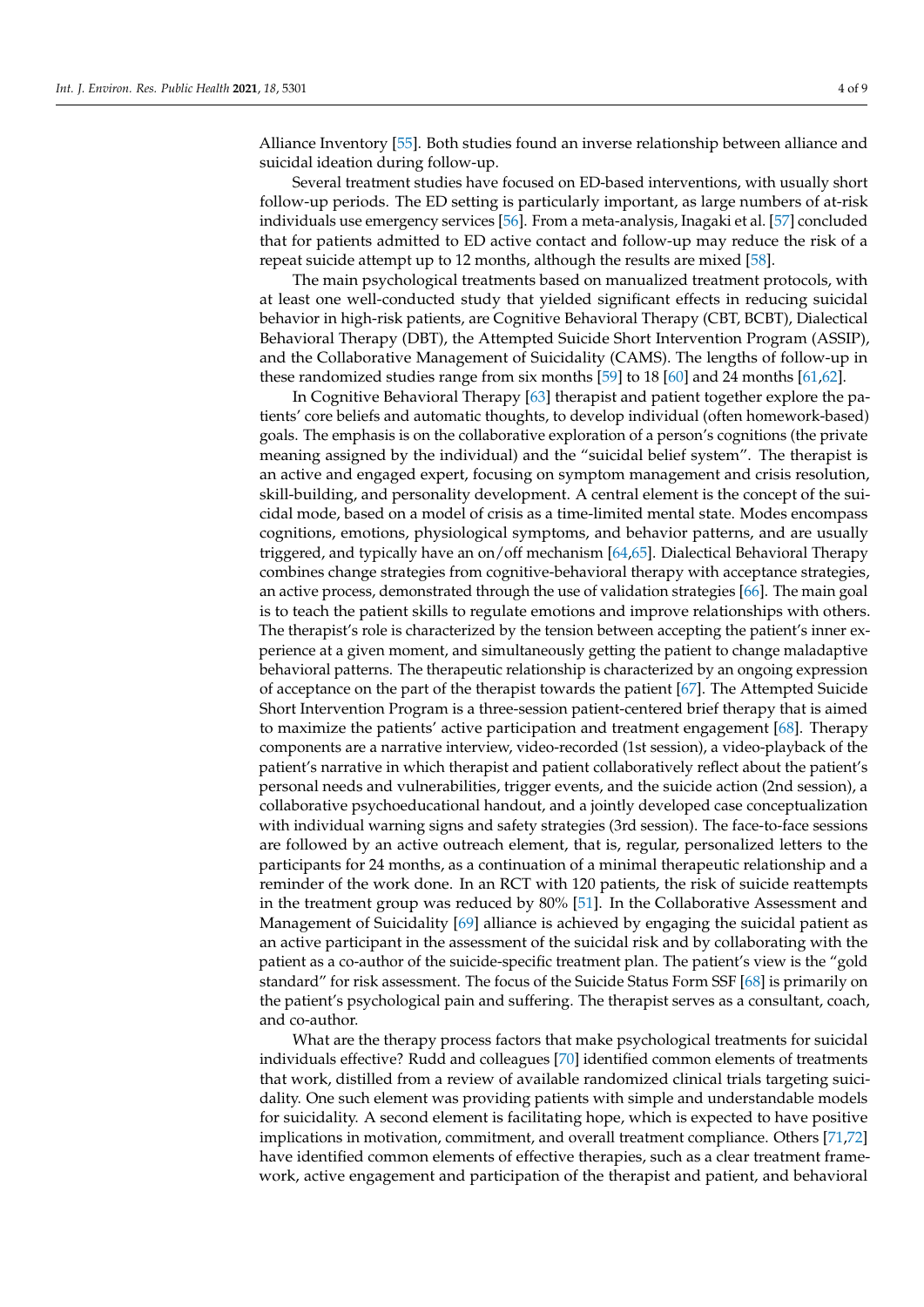validation. According to Self-Determination Theory adopting new goals and a new behavior requires intrinsic motivation, and this happens when clients feel listened to, valued, and understood by their therapist [\[73\]](#page-7-23). The therapeutic attitude should be noncoercive and nonthreatening, creating an atmosphere that is empathic, non-judgmental, and supportive of the patient's concerns [\[48,](#page-6-23)[74\]](#page-7-24). McCabe et al. [\[75\]](#page-7-25) from a meta-analysis concluded that effective treatments are associated with changes in behavior (suicide attempts) but do not appear to reduce suicidal ideation. Therapeutic interventions that directly address suicidal thoughts and behavior are particularly effective [\[76\]](#page-7-26). CBT, DBT, and ASSIP have highly structured therapy protocols with declared therapy goals, fostering insight, helping patients to anticipate future suicidal crises, and recognizing their personal warning signs. The ASSIP treatment model is built on the theory that suicide is a goal-directed action, which, as in everyday life, is explained through stories [\[77\]](#page-8-0). The first session is fully reserved for the patient's narrative of the suicidal crisis. The goal is a collaborative case formulation, which includes personal warning signs and safety strategies.

In interviewing suicidal patients, clinicians have a dual role: They must be interested and attentive listeners to the suicidal person's story and try to understand the suicidal development, but they must also conduct a clinical assessment of medical and personal risk factors. However, interviews with suicidal patients should put the person-centered narrative approach first, with the interviewer in the not-knowing position, inviting the patient to explain his or her reasons for the suicidal behavior.

#### **4. Risk Factor Models May Complement Psychological Treatment Models**

There are areas where general suicide models and person-centered treatment models meet. For instance, the concept of epigenetics has helped to understand the psychological sequela of early traumatic experiences ([\[78,](#page-8-1)[79\]](#page-8-2). Neurobiological research into problemsolving can help therapists in dealing with patients' deficits in decision-making [\[80\]](#page-8-3). Similarly, the insight that problems of emotion regulation and impulse control have a neurophysiological basis has been incorporated in the Biosocial Theory of DBT, where biological vulnerabilities and individual factors (like temperament) interact with environmental factors [\[81\]](#page-8-4). We [\[82\]](#page-8-5) have attempted to bridge the gap between the suicidal patients' personal experience by measuring the suicide-script-driven neural activation with functional imaging. The diathesis concept of neurobiological risk factors (early trauma, problems with emotion control, etc.) suggests that realistic treatment goals may not be to "cure" long-term suicide risk, but, above all, for patients to develop and acquire effective coping strategies, to compensate for biological vulnerabilities. In our clinical work, we found that including biological aspects as part of psychoeducation, can help to reduce shame and guilt related to impulsive behavior [\[83\]](#page-8-6). The model of an overresponsive stress system as a trait-like condition can help patients to understand why it is important to develop cognitive and behavioral skills to cope with future suicide-specific stressful situations. This may also explain to patients the rationale for combining pharmacological treatments (for instance with lithium) with psychological treatments, where indicated.

### **5. Conclusions**

Suicide is a complex and highly multifactorial phenomenon. Theoretical models of suicide are important and have contributed to our knowledge of factors involved in suicidal behavior. Yet, the expectation that comprehensive suicide models will lead to effective strategies in reducing suicide has not been fulfilled. We must abandon the idea that even more refined theoretical models will finally result in effective therapies for suicidal individuals. In clinical suicide prevention, we must look beyond risk factor models. Suicidal behavior is inherently individual and personal. This does not preclude psychiatric assessment and treatment of associated psychiatric disorders as risk factors. However, engaging patients in collaborative treatment requires a patient-oriented approach and a strong therapeutic relationship. A meaningful therapeutic discourse needs two protagonists who share a common ground. This stands in contrast to an illness-based approach to the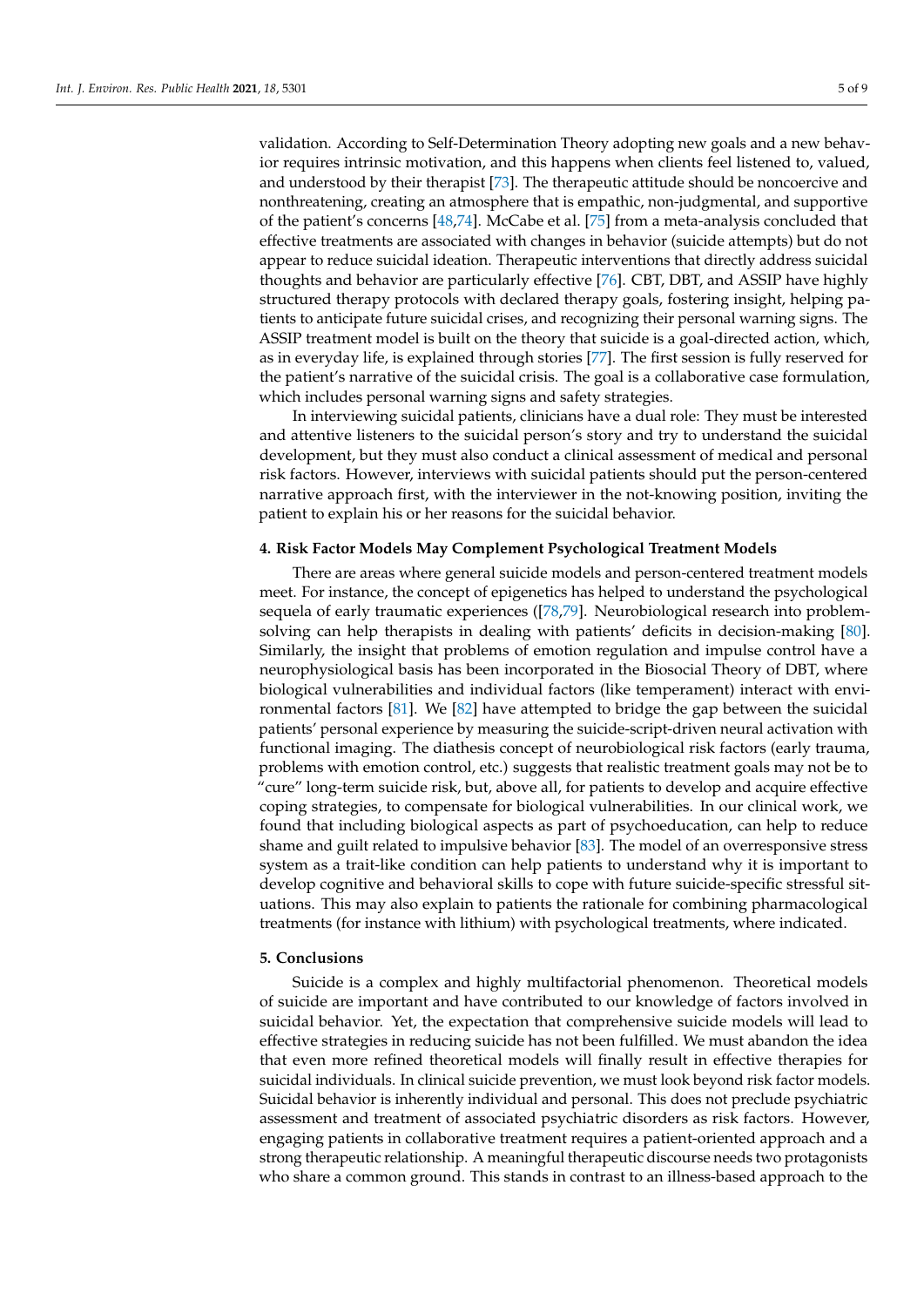suicidal individual where the treatment of mental disorders has priority. As long as clinicians see suicidal patients as passive objects and the clinician as the all-knowing expert we shall not move forward in reducing suicide. Clinical suicide prevention needs to integrate more psychotherapeutic concepts in the treatment of patients at risk of suicide. There are now several effective psychological treatments, but, so far, they play a marginal role in the provision of care for suicidal patients. A major problem is a huge discrepancy between the number of suicide attempts and the limitations of the health care systems in the provision of therapies for suicidal patients. However, certain hope comes from studies that show that brief and specific therapies can be highly effective. Ideally, they have a clear structure, are easy to understand for patients, define clear treatment goals, and directly address suicidal thoughts and behavior.

**Funding:** This research received no external funding.

**Institutional Review Board Statement:** Not applicable.

**Informed Consent Statement:** Not applicable.

**Data Availability Statement:** Not applicable.

**Conflicts of Interest:** The author declares no conflict of interest.

#### **References**

- <span id="page-5-0"></span>1. Durkheim, E. *Le Suicide: Etude de Sociologie (Suicide: A Sociological Study)*; Félix Alcan: Paris, France, 1897.
- <span id="page-5-1"></span>2. Robins, E.; Murphy, G.E.; Wilkinson, R.H.; Gassner, S.; Kayes, J. Some Clinical Considerations in the Prevention of Suicide Based on a Study of 134 Successful Suicides. *Am. J. Public Health Nations Health* **1959**, *49*, 888–899. [\[CrossRef\]](http://doi.org/10.2105/AJPH.49.7.888) [\[PubMed\]](http://www.ncbi.nlm.nih.gov/pubmed/13661481)
- <span id="page-5-2"></span>3. Conwell, Y.; Duberstein, P.R.; Cox, C.; Herrmann, J.H.; Forbes, N.T.; Caine, E.D. Relationships of age and axis I diagnoses in victims of completed suicide: A psychological autopsy study. *Am. J. Psychiatry* **1996**, *153*, 1001–1008. [\[CrossRef\]](http://doi.org/10.1176/ajp.153.8.1001) [\[PubMed\]](http://www.ncbi.nlm.nih.gov/pubmed/8678167)
- <span id="page-5-3"></span>4. Harris, E.C.; Barraclough, B. Suicide as an outcome for mental disorders. *Br. J. Psychiatry* **1997**, *170*, 205–228. [\[CrossRef\]](http://doi.org/10.1192/bjp.170.3.205)
- <span id="page-5-4"></span>5. Isometsä, E.T.; Aro, H.M.; Henriksson, M.M.; Heikkinen, M.E.; Lönnqvist, J.K. Suicide in major depression in different treatment settings. *J. Clin. Psychiatry* **1994**, *55*, 523–527. [\[PubMed\]](http://www.ncbi.nlm.nih.gov/pubmed/7814345)
- <span id="page-5-5"></span>6. Bostwick, J.M.; Pankratz, V.S. Affective Disorders and Suicide Risk: A Reexamination. *Am. J. Psychiatry* **2000**, *157*, 1925–1932. [\[CrossRef\]](http://doi.org/10.1176/appi.ajp.157.12.1925)
- <span id="page-5-6"></span>7. Mann, J.J.; Waternaux, C.; Haas, G.L.; Malone, K.M. Toward a clinical model of suicidal behavior in psychiatric patients. *Am. J. Psychiatry* **1999**, *156*, 181–189.
- <span id="page-5-7"></span>8. O'Connor, R.C. The integrated motivational-volitional model of suicidal behavior. *Crisis* **2011**, *32*, 295–298. [\[CrossRef\]](http://doi.org/10.1027/0227-5910/a000120) [\[PubMed\]](http://www.ncbi.nlm.nih.gov/pubmed/21945841)
- <span id="page-5-8"></span>9. Miles, C.P. Conditions predisposing to suicide: A review. *J. Nerv. Ment. Dis.* **1977**, *164*, 231–246. [\[CrossRef\]](http://doi.org/10.1097/00005053-197704000-00002) [\[PubMed\]](http://www.ncbi.nlm.nih.gov/pubmed/321725)
- <span id="page-5-9"></span>10. Isacsson, G. Suicide prevention–a medical breakthrough? *Acta Psychiatr. Scand.* **2000**, *102*, 113–117. [\[CrossRef\]](http://doi.org/10.1034/j.1600-0447.2000.102002113.x) [\[PubMed\]](http://www.ncbi.nlm.nih.gov/pubmed/10937783)
- <span id="page-5-10"></span>11. Oquendo, M.A.; Malone, K.M.; Ellis, S.P.; Sackeim, H.A.; Mann, J.J. Inadequacy of antidepressant treatment for patients with major depression who are at risk for suicidal behavior. *Am. J. Psychiatry* **1999**, *156*, 190–194.
- <span id="page-5-11"></span>12. Suominen, K.H.; Isometsä, E.T.; Henriksson, M.M.; Ostamo, A.I.; Lönnqvist, J.K. Inadequate Treatment for Major Depression Both Before and After Attempted Suicide. *Am. J. Psychiatry* **1998**, *155*, 1778–1780. [\[CrossRef\]](http://doi.org/10.1176/ajp.155.12.1778)
- <span id="page-5-12"></span>13. Rutz, W.; Wålinder, J.; Eberhard, G.; Holmberg, G.; Von Knorring, A.L.; Von Knorring, L.; Wistedt, B.; Aberg-Wistedt, A. An educational program on depressive disorders for general practitioners on Gotland: Background and evaluation. *Acta Psychiatr. Scand.* **1989**, *79*, 19–26. [\[CrossRef\]](http://doi.org/10.1111/j.1600-0447.1989.tb09229.x) [\[PubMed\]](http://www.ncbi.nlm.nih.gov/pubmed/2929381)
- <span id="page-5-13"></span>14. Hegerl, U.; Rummel-Kluge, C.; Värnik, A.; Arensman, E.; Koburger, N. Alliances against depression—A community based approach to target depression and to prevent suicidal behaviour. *Neurosci. Biobehav. Rev.* **2013**, *37*, 2404–2409. [\[CrossRef\]](http://doi.org/10.1016/j.neubiorev.2013.02.009) [\[PubMed\]](http://www.ncbi.nlm.nih.gov/pubmed/23438891)
- <span id="page-5-14"></span>15. Bertolote, J.M.; Fleischmann, A.; De Leo, D.; Wasserman, D. Suicide and mental disorders: Do we know enough? *Br. J. Psychiatry* **2003**, *183*, 382–383. [\[CrossRef\]](http://doi.org/10.1192/bjp.183.5.382)
- <span id="page-5-15"></span>16. Van Praag, H.M. A stubborn behaviour: The failure of antidepressants to reduce suicide rates. *World J. Biol. Psychiatry* **2003**, *4*, 184–191. [\[CrossRef\]](http://doi.org/10.1080/15622970310029917) [\[PubMed\]](http://www.ncbi.nlm.nih.gov/pubmed/14608590)
- 17. Simon, G.E.; Savarino, J.; Operskalski, B.; Wang, P.S. Suicide Risk during Antidepressant Treatment. *Am. J. Psychiatry* **2006**, *163*, 41–47. [\[CrossRef\]](http://doi.org/10.1176/appi.ajp.163.1.41) [\[PubMed\]](http://www.ncbi.nlm.nih.gov/pubmed/16390887)
- 18. Stone, M.; Laughren, T.; Jones, M.L.; Levenson, M.; Holland, P.C.; Hughes, A.; Hammad, T.A.; Temple, R.; Rochester, G. Risk of suicidality in clinical trials of antidepressants in adults: Analysis of proprietary data submitted to US Food and Drug Administration. *BMJ* **2009**, *339*, b2880. [\[CrossRef\]](http://doi.org/10.1136/bmj.b2880)
- <span id="page-5-16"></span>19. Braun, C.; Bschor, T.; Franklin, J.; Baethge, C. Suicides and Suicide Attempts during Long-Term Treatment with Antidepressants: A Meta-Analysis of 29 Placebo-Controlled Studies Including 6,934 Patients with Major Depressive Disorder. *Psychother. Psychosom.* **2016**, *85*, 171–179. [\[CrossRef\]](http://doi.org/10.1159/000442293)
- <span id="page-5-17"></span>20. Fazel, S.; Runeson, B. Suicide. *N. Engl. J. Med.* **2020**, *382*, 266–274. [\[CrossRef\]](http://doi.org/10.1056/NEJMra1902944) [\[PubMed\]](http://www.ncbi.nlm.nih.gov/pubmed/31940700)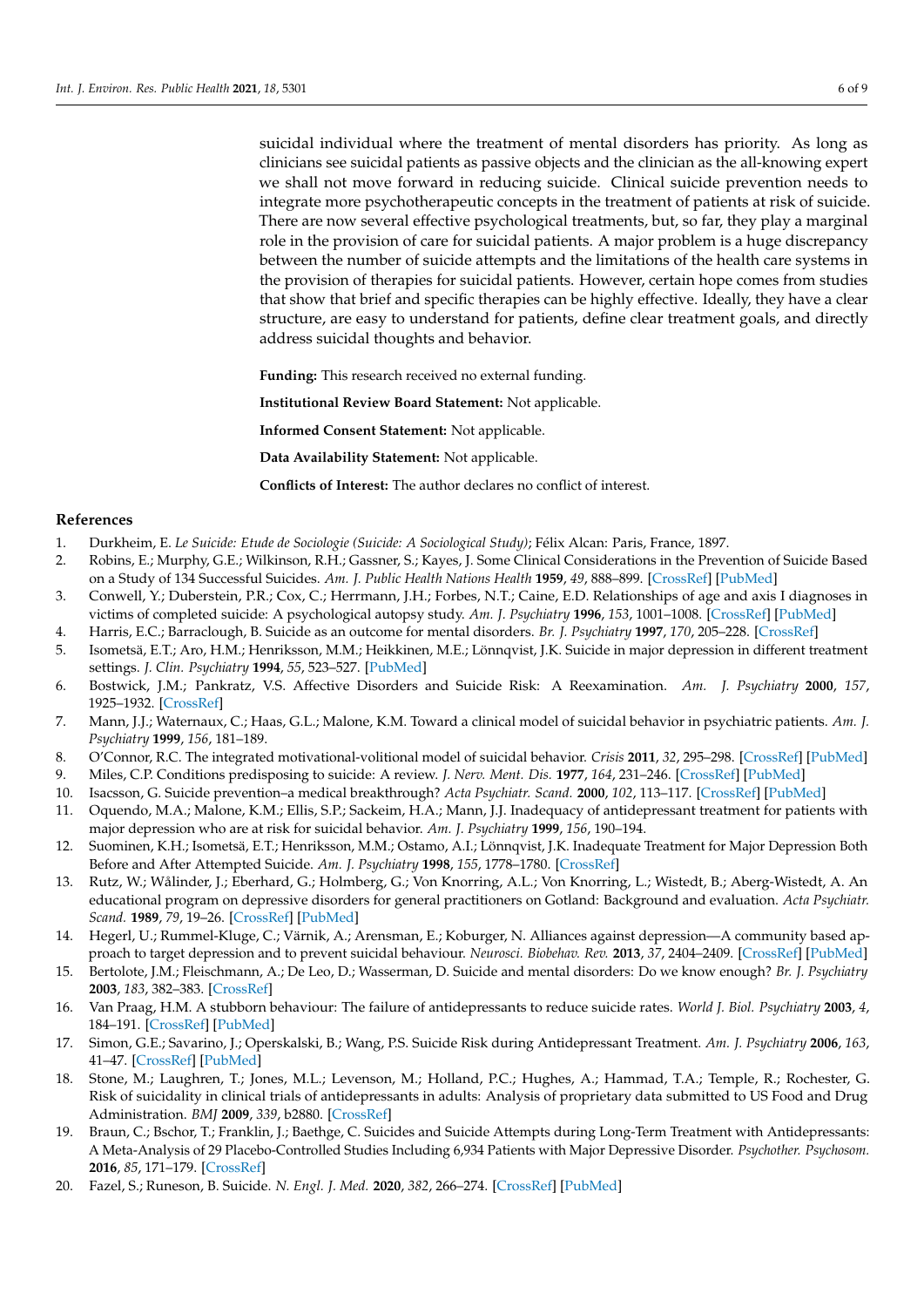- <span id="page-6-0"></span>21. Mann, J.J.; Rizk, M.M. A Brain-Centric Model of Suicidal Behavior. *Am. J. Psychiatry* **2020**, *177*, 902–916. [\[CrossRef\]](http://doi.org/10.1176/appi.ajp.2020.20081224) [\[PubMed\]](http://www.ncbi.nlm.nih.gov/pubmed/32998550)
- <span id="page-6-1"></span>22. Turecki, G.; Brent, D.A.; Gunnell, D.; O'Connor, R.C.; Oquendo, M.A.; Pirkis, J.; Stanley, B.H. Suicide and suicide risk. *Nat. Rev. Dis. Prim.* **2019**, *5*, 1–22. [\[CrossRef\]](http://doi.org/10.1038/s41572-019-0121-0) [\[PubMed\]](http://www.ncbi.nlm.nih.gov/pubmed/31649257)
- <span id="page-6-2"></span>23. O'Connor, R.C.; Ferguson, E.; Scott, F.; Smyth, R.; McDaid, D.; Park, A.-L.; Beautrais, A.; Armitage, C.J. A brief psychological intervention to reduce repetition of self-harm in patients admitted to hospital following a suicide attempt: A randomised controlled trial. *Lancet Psychiatry* **2017**, *4*, 451–460. [\[CrossRef\]](http://doi.org/10.1016/S2215-0366(17)30129-3)
- <span id="page-6-3"></span>24. Joiner, T.E. *Why People Die by Suicide*; Harvard University Press: Cambridge, MA, USA, 2005.
- <span id="page-6-4"></span>25. Van Orden, K.A.; Witte, T.K.; Cukrowicz, K.C.; Braithwaite, S.R.; Selby, E.A.; Joiner, T.E., Jr. The interpersonal theory of suicide. *Psychol. Rev.* **2010**, *117*, 575. [\[CrossRef\]](http://doi.org/10.1037/a0018697) [\[PubMed\]](http://www.ncbi.nlm.nih.gov/pubmed/20438238)
- <span id="page-6-5"></span>26. Rudd, M.D. Fluid vulnerability theory: A cognitive approach to understanding the process of acute and chronic risk. In *Cognition and Suicide: Theory, Research, and Therapy*; American Psychological Association: Washington, DC, USA, 2006; pp. 355–368.
- <span id="page-6-6"></span>27. Bryan, C.J.; Rudd, M.D. The importance of temporal dynamics in the transition from suicidal thought to behavior. *Clin. Psychol. Sci. Pract.* **2016**, *23*, 21–25. [\[CrossRef\]](http://doi.org/10.1111/cpsp.12135)
- <span id="page-6-7"></span>28. Chan, M.K.Y.; Bhatti, H.; Meader, N.; Stockton, S.; Evans, J.; O'Connor, R.C.; Kapur, N.; Kendall, T. Predicting suicide following self-harm: Systematic review of risk factors and risk scales. *Br. J. Psychiatry* **2016**, *209*, 277–283. [\[CrossRef\]](http://doi.org/10.1192/bjp.bp.115.170050) [\[PubMed\]](http://www.ncbi.nlm.nih.gov/pubmed/27340111)
- <span id="page-6-8"></span>29. Mulder, R.; Newton-Howes, G.; Coid, J.W. The futility of risk prediction in psychiatry. *Br. J. Psychiatry* **2016**, *209*, 271–272. [\[CrossRef\]](http://doi.org/10.1192/bjp.bp.116.184960)
- <span id="page-6-9"></span>30. Large, M.; Kaneson, M.; Myles, N.; Myles, H.; Gunaratne, P.; Ryan, C. Meta-Analysis of Longitudinal Cohort Studies of Suicide Risk Assessment among Psychiatric Patients: Heterogeneity in Results and Lack of Improvement over Time. *PLoS ONE* **2016**, *11*, e0156322. [\[CrossRef\]](http://doi.org/10.1371/journal.pone.0156322)
- <span id="page-6-10"></span>31. Franklin, J.C.; Ribeiro, J.D.; Fox, K.R.; Bentley, K.H.; Kleiman, E.M.; Huang, X.; Musacchio, K.M.; Jaroszewski, A.C.; Chang, B.P.; Nock, M.K. Risk factors for suicidal thoughts and behaviors: A meta-analysis of 50 years of research. *Psychol. Bull.* **2017**, *143*, 187–232. [\[CrossRef\]](http://doi.org/10.1037/bul0000084)
- <span id="page-6-11"></span>32. Ribeiro, J.D.; Franklin, J.C.; Fox, K.R.; Bentley, K.H.; Kleiman, E.M.; Chang, B.P.; Nock, M.K. Letter to the Editor: Suicide as a complex classification problem: Machine learning and related techniques can advance suicide prediction—A reply to Roaldset (2016). *Psychol. Med.* **2016**, *46*, 2009–2010. [\[CrossRef\]](http://doi.org/10.1017/S0033291716000611)
- <span id="page-6-12"></span>33. Michel, K. Suicide Risk Assessment Must be Collaborative. *Acta Sci. Med. Sci.* **2020**, *4*, 38–43. [\[CrossRef\]](http://doi.org/10.31080/asms.2020.04.0793)
- <span id="page-6-13"></span>34. Bjureberg, J.; Dahlin, M.; Carlborg, A.; Edberg, H.; Haglund, A.; Runeson, B. Columbia-Suicide Severity Rating Scale Screen Version: Initial screening for suicide risk in a psychiatric emergency department. *Psychol. Med.* **2021**, 1–9. [\[CrossRef\]](http://doi.org/10.1017/S0033291721000751) [\[PubMed\]](http://www.ncbi.nlm.nih.gov/pubmed/33766155)
- <span id="page-6-14"></span>35. De Leo, D. Why are we not getting any closer to preventing suicide? *Br. J. Psychiatry* **2002**, *181*, 372–374. [\[CrossRef\]](http://doi.org/10.1192/bjp.181.5.372)
- 36. Stanley, B.; Mann, J.J. The Need for Innovation in Health Care Systems to Improve Suicide Prevention. *JAMA Psychiatry* **2020**, *77*, 96. [\[CrossRef\]](http://doi.org/10.1001/jamapsychiatry.2019.2769) [\[PubMed\]](http://www.ncbi.nlm.nih.gov/pubmed/31577340)
- 37. Espeland, K.; Hjelmeland, H.; Knizek, B.L. A call for change from impersonal risk assessment to a relational approach: Professionals' reflections on the national guidelines for suicide prevention in mental health care in Norway. *Int. J. Qual. Stud. Health Well-Being* **2021**, *16*, 1868737. [\[CrossRef\]](http://doi.org/10.1080/17482631.2020.1868737) [\[PubMed\]](http://www.ncbi.nlm.nih.gov/pubmed/33407039)
- <span id="page-6-15"></span>38. Michel, K.; Valach, L.; Gysin-Maillart, A. A Novel Therapy for People Who Attempt Suicide and Why We Need New Models of Suicide. *Int. J. Environ. Res. Public Health* **2017**, *14*, 243. [\[CrossRef\]](http://doi.org/10.3390/ijerph14030243)
- <span id="page-6-16"></span>39. Michel, K. General Aspects of Therapeutic Alliance. In *Building a Therapeutic Alliance with the Suicidal Patient*; Michel, K., Jobes, D., Eds.; American Psychological Association APA Books: Washington, DC, USA, 2010; p. 14.
- <span id="page-6-17"></span>40. Horvath, A.O.; Gaston, L.; Luborsky, L. *The Therapeutic Alliance and Its Measures*; Miller, L.L.N., Barber, J., Docherty, J.P., Eds.; Psychodynamic Treatment Research: New York, NY, USA, 1993.
- 41. Horvath, A.O.; Greenberg, L.S. *The Working Alliance: Theory, Research and Practice*; Wiley: New York, NY, USA, 1994.
- <span id="page-6-18"></span>42. Gaston, L.; Thompson, L.; Gallagher, D.; Cournoyer, L.G.; Gagnon, R. Alliance, technique, and their interactions in predicting outcome of behavioural, cognitive, and brief dynamic therapy. *Psychother. Res.* **1998**, *8*, 190–209. [\[CrossRef\]](http://doi.org/10.1093/ptr/8.2.190)
- <span id="page-6-19"></span>43. Horvath, A.O.; Del Re, A.C.; Flückiger, C.; Symonds, D.B. Alliance in individual psychotherapy. *Psychotherapy* **2011**, *48*, 9–16. [\[CrossRef\]](http://doi.org/10.1037/a0022186)
- <span id="page-6-20"></span>44. Wampold, B.E.; Imel, Z.E. *Counseling and Psychotherapy. The Great Psychotherapy Debate: The Evidence for What Makes Psychotherapy Work*, 2nd ed.; Routledge: New York, NY, USA, 2015.
- <span id="page-6-21"></span>45. Granboulan, V.; Roudot-Thoraval, F.; Lemerle, S.; Alvin, P. Predictive factors of post-discharge follow-up care among adolescent suicide attempters. *Acta Psychiatr. Scand.* **2001**, *104*, 31–36. [\[CrossRef\]](http://doi.org/10.1034/j.1600-0447.2001.00297.x)
- 46. Möller, H.J. Evaluation of aftercare strategies. In *Suicidal Behaviour and Risk Factors*; Ferrari, G., Bellini, M., Crepet, P., Eds.; Monduzzi Editore: Bologna, Italy, 1990; pp. 419–434.
- <span id="page-6-22"></span>47. Monti, K.; Cedereke, M.; Öjehagen, A. Treatment Attendance and Suicidal Behavior 1 Month and 3 Months After a Suicide Attempt: A Comparison Between Two Samples. *Arch. Suicide Res.* **2003**, *7*, 167–174. [\[CrossRef\]](http://doi.org/10.1080/13811110301581)
- <span id="page-6-23"></span>48. Lizardi, D.; Stanley, B. Treatment engagement: A neglected aspect in the psychiatric care of suicidal patients. *Psychiatr. Serv.* **2010**, *61*, 1183–1191. [\[CrossRef\]](http://doi.org/10.1176/ps.2010.61.12.1183)
- <span id="page-6-24"></span>49. Michel, K.; Dey, P.; Stadler, K.; Valach, L. Therapist Sensitivity towards Emotional Life-career Issues and the Working Alliance with Suicide Attempters. *Arch. Suicide Res.* **2004**, *8*, 203–213. [\[CrossRef\]](http://doi.org/10.1080/13811110490436792) [\[PubMed\]](http://www.ncbi.nlm.nih.gov/pubmed/16081387)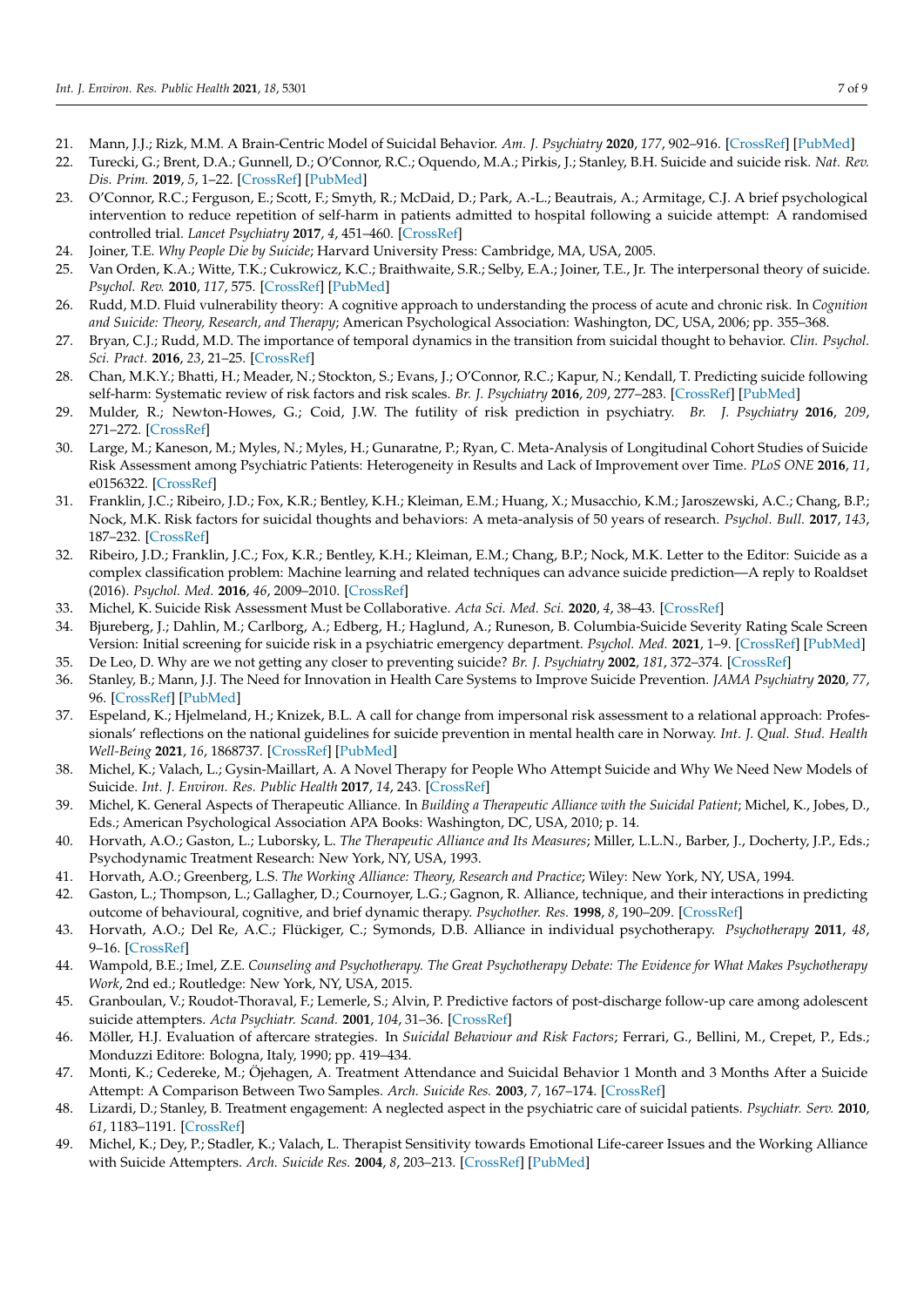- <span id="page-7-0"></span>50. Dunster-Page, C.; Haddock, G.; Wainwright, L.; Berry, K. The relationship between therapeutic alliance and patient's suicidal thoughts, self-harming behaviours and suicide attempts: A systematic review. *J. Affect. Disord.* **2017**, *223*, 165–174. [\[CrossRef\]](http://doi.org/10.1016/j.jad.2017.07.040) [\[PubMed\]](http://www.ncbi.nlm.nih.gov/pubmed/28755624)
- <span id="page-7-1"></span>51. Gysin-Maillart, A.; Schwab, S.; Soravia, L.; Megert, M.; Michel, K. A Novel Brief Therapy for Patients Who Attempt Suicide: A 24-months Follow-Up Randomized Controlled Study of the Attempted Suicide Short Intervention Program (ASSIP). *PLoS Med.* **2016**, *13*, e1001968. [\[CrossRef\]](http://doi.org/10.1371/journal.pmed.1001968)
- <span id="page-7-2"></span>52. Gysin-Maillart, A.C.; Soravia, L.M.; Gemperli, A.; Michel, K. Suicide Ideation Is Related to Therapeutic Alliance in a Brief Therapy for Attempted Suicide. *Arch. Suicide Res.* **2016**, *21*, 113–126. [\[CrossRef\]](http://doi.org/10.1080/13811118.2016.1162242)
- <span id="page-7-3"></span>53. Bryan, C.J.; Rozek, D.C.; Burch, T.S.; Leeson, B.; Clemans, T.A. Therapeutic Alliance and Intervention Approach Among Acutely Suicidal Patients. *Psychiatry* **2018**, *82*, 80–82. [\[CrossRef\]](http://doi.org/10.1080/00332747.2018.1485371)
- <span id="page-7-4"></span>54. Alexander, L.B.; Luborsky, L. The Penn Helping Alliance Scales. In *The Psychotherapeutic Process: A Research Handbook*; Greenberg, L.S., Pinsoff, W.M., Eds.; Guilford Press: New York, NY, USA, 1986; pp. 325–366.
- <span id="page-7-5"></span>55. Hatcher, R.L.; Gillaspy, J.A. Development and validation of arevised short version of the working alliance invento. *Psychotherapy Res.* **2006**, *16*, 12–25. [\[CrossRef\]](http://doi.org/10.1080/10503300500352500)
- <span id="page-7-6"></span>56. Cooper, J.; Kapur, N.; Webb, R.; Lawlor, M.; Guthrie, E.; Mackway-Jones, K.; Appleby, L. Suicide After Deliberate Self-Harm: A 4-Year Cohort Study. *Am. J. Psychiatry* **2005**, *162*, 297–303. [\[CrossRef\]](http://doi.org/10.1176/appi.ajp.162.2.297) [\[PubMed\]](http://www.ncbi.nlm.nih.gov/pubmed/15677594)
- <span id="page-7-7"></span>57. Inagaki, M.; Kawashima, Y.; Kawanishi, C.; Yonemoto, N.; Sugimoto, T.; Furuno, T.; Ikeshita, K.; Eto, N.; Tachikawa, H.; Shiraishi, Y.; et al. Interventions to prevent repeat suicidal behavior in patients admitted to an emergency department for a suicide attempt: A meta-analysis. *J. Affect. Disord.* **2015**, *175*, 66–78. [\[CrossRef\]](http://doi.org/10.1016/j.jad.2014.12.048)
- <span id="page-7-8"></span>58. Morthorst, B.; Krogh, J.; Erlangsen, A.; Alberdi, F.; Nordentoft, M. Effect of assertive outreach after suicide attempt in the AID (assertive intervention for deliberate self harm) trial: Randomised controlled trial. *BMJ* **2012**, *345*, e4972. [\[CrossRef\]](http://doi.org/10.1136/bmj.e4972)
- <span id="page-7-9"></span>59. Guthrie, E.; Kapur, N.; Mackway-Jones, K.; Chew-Graham, C.; Moorey, J.; Mendel, E.; Marino-Francis, F.; Sanderson, S.; Turpin, C.; Boddy, G.; et al. Randomised controlled trial of brief psychological intervention after deliberate self poisoning Commentary: Another kind of talk that works? *BMJ* **2001**, *323*, 135. [\[CrossRef\]](http://doi.org/10.1136/bmj.323.7305.135)
- <span id="page-7-10"></span>60. Brown, G.K.; Ten Have, T.; Henriques, G.R.; Xie, S.X.; Hollander, J.E.; Beck, A.T. Cognitive therapy for the prevention of suicide attempts: A randomized controlled trial. *JAMA* **2005**, *294*, 563–570. [\[CrossRef\]](http://doi.org/10.1001/jama.294.5.563)
- <span id="page-7-11"></span>61. Linehan, M.M.; Comtois, K.A.; Murray, A.M.; Brown, M.Z.; Gallop, R.J.; Heard, H.L.; Korslund, K.E.; Tutek, D.A.; Reynolds, S.K.; Lindenboim, N. Two-Year Randomized Controlled Trial and Follow-up of Dialectical Behavior Therapy vs Therapy by Experts for Suicidal Behaviors and Borderline Personality Disorder. *Arch. Gen. Psychiatry* **2006**, *63*, 757–766. [\[CrossRef\]](http://doi.org/10.1001/archpsyc.63.7.757) [\[PubMed\]](http://www.ncbi.nlm.nih.gov/pubmed/16818865)
- <span id="page-7-12"></span>62. Rudd, M.D.; Bryan, C.J.; Wertenberger, E.G.; Peterson, A.L.; Young-McCaughan, S.; Mintz, J.; Williams, S.R.; Arne, K.A.; Breitbach, J.; Delano, K.; et al. Brief Cognitive-Behavioral Therapy Effects on Post-Treatment Suicide Attempts in a Military Sample: Results of a Randomized Clinical Trial With 2-Year Follow-Up. *Am. J. Psychiatry* **2015**, *172*, 441–449. [\[CrossRef\]](http://doi.org/10.1176/appi.ajp.2014.14070843) [\[PubMed\]](http://www.ncbi.nlm.nih.gov/pubmed/25677353)
- <span id="page-7-13"></span>63. Rudd, M.D.; Joiner, T.; Rajab, M.H. *Treating Suicidal Behavior: An Effective, Time-Limited Approach*; Guilford Press: New York, NY, USA, 2001.
- <span id="page-7-14"></span>64. Beck, A.T. Beyond belief: A theory of modes, personality, and psychopathology. In *Frontiers of Cognitive Therapy*; Salkovskis, P., Ed.; Guilford Press: New York, NY, USA, 1996; pp. 1–25.
- <span id="page-7-15"></span>65. Rudd, M.D. The suicidal mode: A cognitive-behavioral model of suicidality. *Suicide Life-Threat. Behav.* **2000**, *30*, 18–33.
- <span id="page-7-16"></span>66. Linehan, M.M. Validation and psychotherapy. In *Empathy Reconsideration: New Directions in Psychotherapy*; Bohart, A.C., Greenberg, L., Eds.; American Psychological Association: Washington, DC, USA, 1997; pp. 353–392.
- <span id="page-7-17"></span>67. Rizvi, S. The Therapeutic Relationship in Dialectical Behaviour Therapy. In *Building a Therapeutic Alliance with the Suicidal Patient*; Michel, K., Jobes, D.A., Eds.; American Psychological Association APA Books: Washington, DC, USA, 2011; pp. 255–271.
- <span id="page-7-18"></span>68. Jobes, D.A. *Managing Suicidal Risk: A Collaborative Approach*; Guilford Press: New York, NY, USA, 2006.
- <span id="page-7-19"></span>69. Michel, K.; Gysin-Maillart, A. *ASSIP—Attempted Suicide Short Intervention Program: A Manual for Clinicians*; Hogrefe Publishing: Göttingen, Germany, 2015.
- <span id="page-7-20"></span>70. Jobes, D.A.; Drozd, J.F. The CAMS Approach to Working with Suicidal Patients. *J. Contemp. Psychother.* **2004**, *34*, 73–85. [\[CrossRef\]](http://doi.org/10.1023/B:JOCP.0000010914.98781.6a)
- <span id="page-7-21"></span>71. Rudd, M.D.; Joiner, T.; Brown, G.K.; Cukrowicz, K.; Jobes, D.A.; Silverman, M.; Cordero, L. Informed consent with suicidal patients: Rethinking risks in (and out of) treatment. *Psychotherapy* **2009**, *46*, 459–468. [\[CrossRef\]](http://doi.org/10.1037/a0017902)
- <span id="page-7-22"></span>72. Weinberg, I.; Ronningstam, E.; Goldblatt, M.J.; Schechter, M.; Wheelis, J.; Maltsberger, J.T. Strategies in treatment of suicidality: Identification of common and treatment-specific interventions in empirically supported treatment manuals. *J. Clin. Psychiatry* **2010**, *71*, 699–706. [\[CrossRef\]](http://doi.org/10.4088/JCP.08m04840blu) [\[PubMed\]](http://www.ncbi.nlm.nih.gov/pubmed/20573329)
- <span id="page-7-23"></span>73. Schiavone, F.L.; Links, P.S. Common elements for the psychotherapeutic management of patients with Self Injurious Behavior. *Child Abus. Negl.* **2013**, *37*, 133–138. [\[CrossRef\]](http://doi.org/10.1016/j.chiabu.2012.09.012) [\[PubMed\]](http://www.ncbi.nlm.nih.gov/pubmed/23260120)
- <span id="page-7-24"></span>74. Ryan, R.M.; Deci, E.L. Self-determination theory and the facilitation of intrinsic motivation, social development, and well-being. *Am. Psychol.* **2000**, *55*, 68–78. [\[CrossRef\]](http://doi.org/10.1037/0003-066X.55.1.68)
- <span id="page-7-25"></span>75. Michel, K.; Maltsberger, J.T.; Jobes, D.A.; Leenaars, A.A.; Orbach, I.; Stadler, K.; Dey, P.; Young, R.A.; Valach, L. Discovering the Truth in Attempted Suicide. *Am. J. Psychother.* **2002**, *56*, 424–437. [\[CrossRef\]](http://doi.org/10.1176/appi.psychotherapy.2002.56.3.424)
- <span id="page-7-26"></span>76. McCabe, R.; Garside, R.; Backhouse, A.; Xanthopoulou, P. Effectiveness of brief psychological interventions for suicidal presentations: A systematic review. *BMC Psychiatry* **2018**, *18*, 120. [\[CrossRef\]](http://doi.org/10.1186/s12888-018-1663-5)